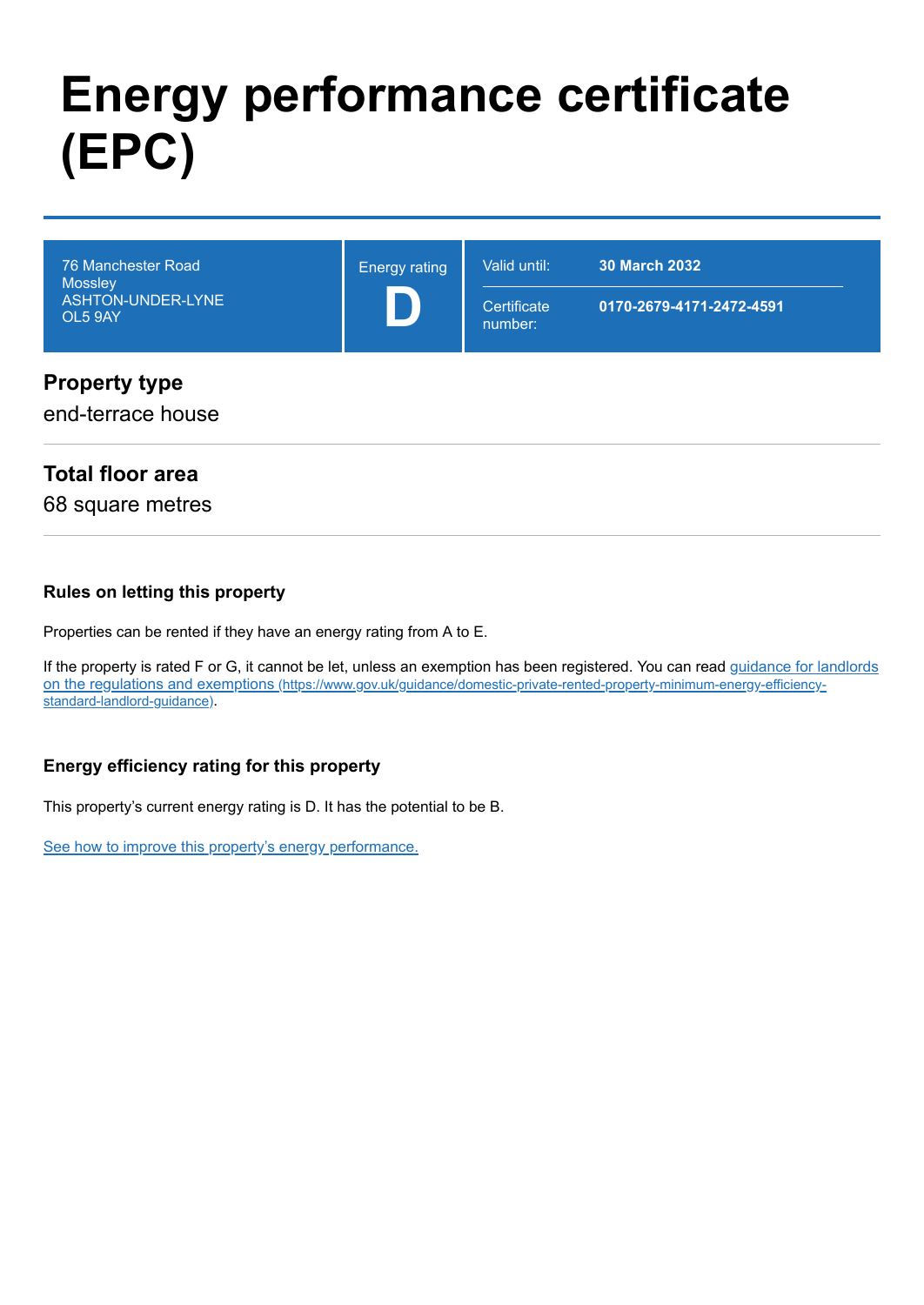| <b>Score</b> | <b>Energy rating</b> | <b>Current</b> | <b>Potential</b> |
|--------------|----------------------|----------------|------------------|
| $92 +$       | A                    |                |                  |
| 81-91        | В                    |                | 87<br>B          |
| 69-80        | $\mathbf C$          |                |                  |
| 55-68        |                      | 67<br>D        |                  |
| 39-54        | Е                    |                |                  |
| $21 - 38$    | F                    |                |                  |
| $1 - 20$     | Q                    |                |                  |

The graph shows this property's current and potential energy efficiency.

Properties are given a rating from A (most efficient) to G (least efficient).

Properties are also given a score. The higher the number the lower your fuel bills are likely to be.

For properties in England and Wales:

- the average energy rating is D
- the average energy score is 60

#### **Breakdown of property's energy performance**

This section shows the energy performance for features of this property. The assessment does not consider the condition of a feature and how well it is working.

Each feature is assessed as one of the following:

- very good (most efficient)
- good
- average
- poor
- very poor (least efficient)

When the description says "assumed", it means that the feature could not be inspected and an assumption has been made based on the property's age and type.

| <b>Feature</b> | <b>Description</b>                                        | Rating    |
|----------------|-----------------------------------------------------------|-----------|
| Wall           | Sandstone or limestone, as built, no insulation (assumed) | Very poor |
| Roof           | Pitched, 250 mm loft insulation                           | Good      |
| Window         | Fully double glazed                                       | Average   |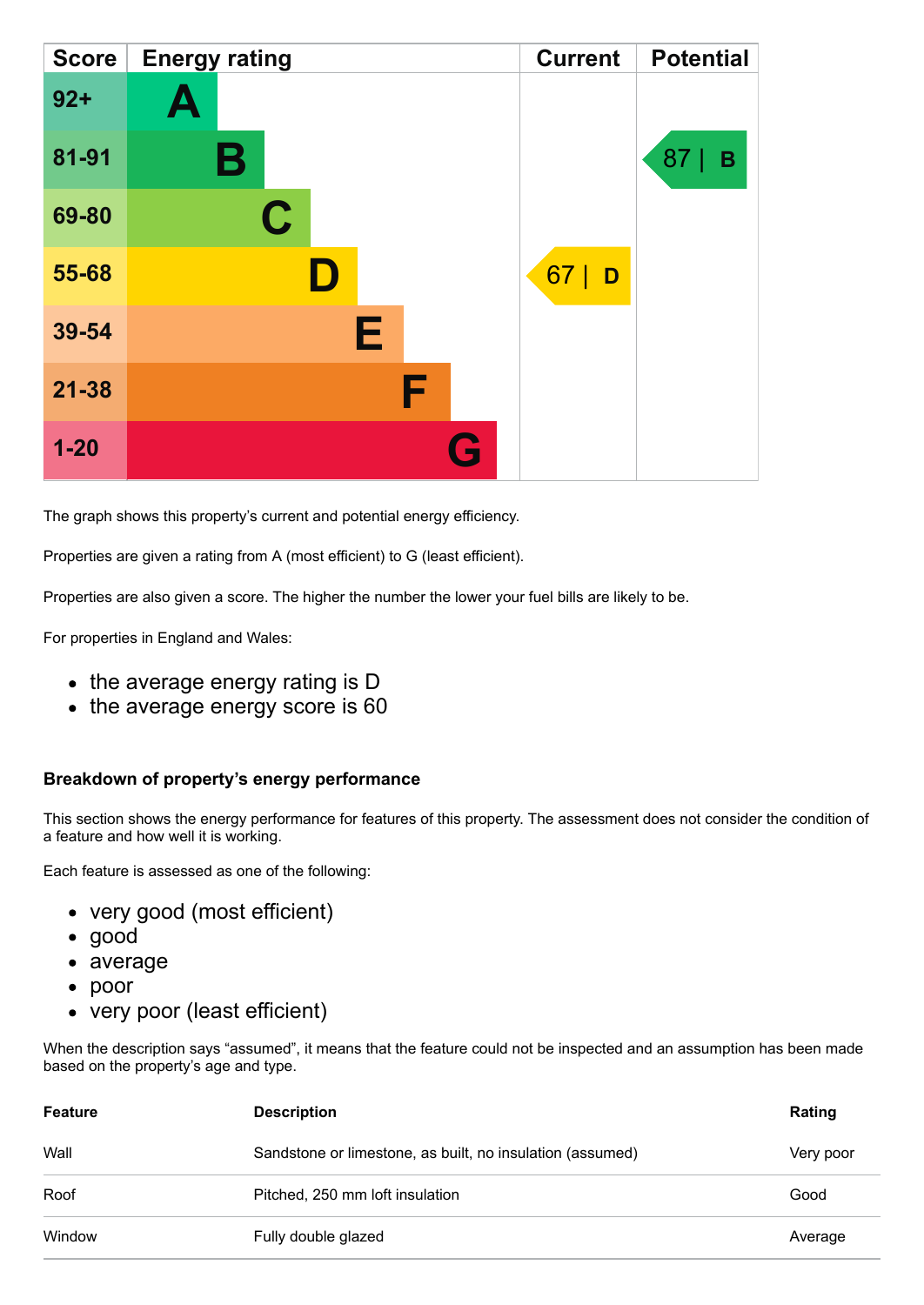| <b>Feature</b>       | <b>Description</b>                       | Rating    |
|----------------------|------------------------------------------|-----------|
| Main heating         | Boiler and radiators, mains gas          | Good      |
| Main heating control | Programmer, TRVs and bypass              | Average   |
| Hot water            | From main system                         | Good      |
| Lighting             | Low energy lighting in all fixed outlets | Very good |
| Floor                | Solid, no insulation (assumed)           | N/A       |
| Secondary heating    | Room heaters, electric                   | N/A       |

# **Primary energy use**

The primary energy use for this property per year is 245 kilowatt hours per square metre (kWh/m2).

What is primary energy use?  $\blacktriangleright$ 

#### **Environmental impact of this property**

This property's current environmental impact rating is D. It has the potential to be B.

Properties are rated in a scale from A to G based on how much carbon dioxide (CO2) they produce.

Properties with an A rating produce less CO2 than G rated properties.

#### **An average household produces**

6 tonnes of CO2

#### **This property produces**

#### **This property's potential production**

1.2 tonnes of CO2

2.9 tonnes of CO2

By making the [recommended changes,](#page-3-0) you could reduce this property's CO2 emissions by 1.7 tonnes per year. This will help to protect the environment.

Environmental impact ratings are based on assumptions about average occupancy and energy use. They may not reflect how energy is consumed by the people living at the property.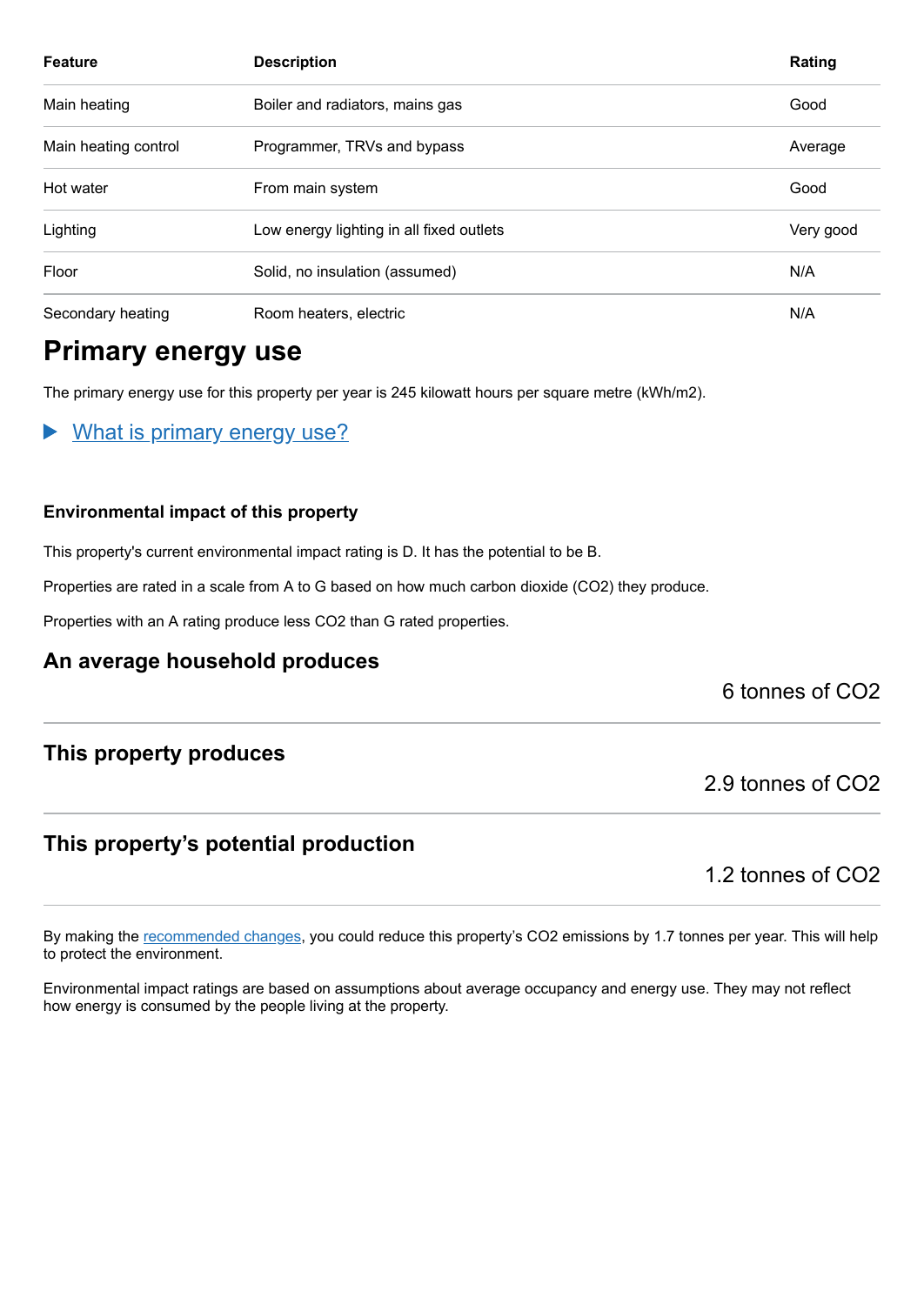#### <span id="page-3-0"></span>**How to improve this property's energy performance**

Making any of the recommended changes will improve this property's energy efficiency.

If you make all of the recommended changes, this will improve the property's energy rating and score from D (67) to B (87).

What is an energy rating?

# **Recommendation 1: Internal or external wall insulation**

Internal or external wall insulation

**Typical installation cost**

**Typical yearly saving**

**Potential rating after carrying out recommendation 1**

| <b>Recommendation 2: Solar water heating</b> |  |
|----------------------------------------------|--|
| Solar water heating.                         |  |

ar water heating

**Typical installation cost**

£4,000 - £6,000

**Typical yearly saving**

**Potential rating after carrying out recommendations 1 and 2**

# **Recommendation 3: Solar photovoltaic panels, 2.5 kWp**

Solar photovoltaic panels

**Typical installation cost**

£3,500 - £5,500



Potential energy rating **B**



£22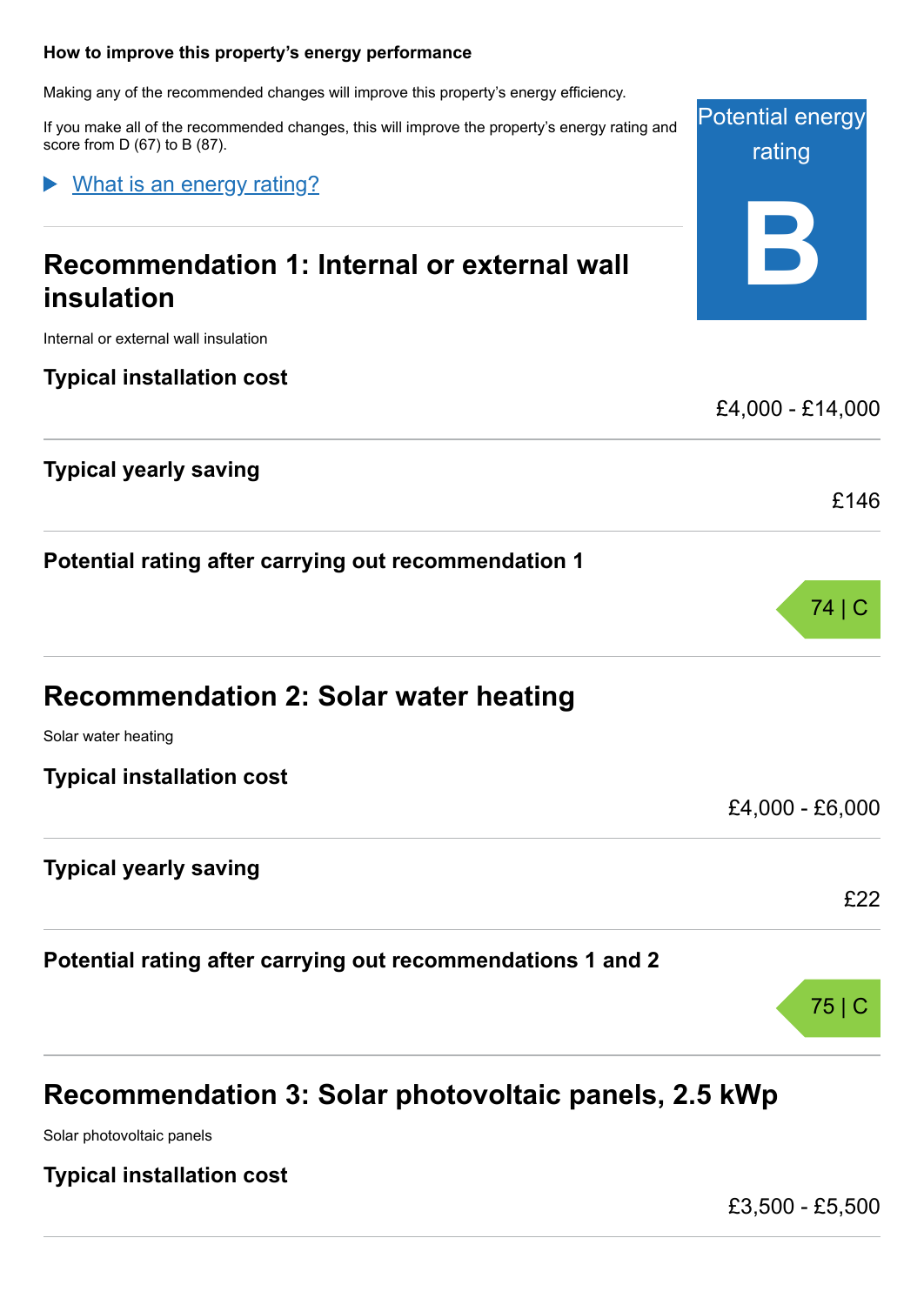# **Potential rating after carrying out recommendations 1 to 3**

# 87 | B

# **Paying for energy improvements**

[Find energy grants and ways to save energy in your home.](https://www.gov.uk/improve-energy-efficiency) (https://www.gov.uk/improve-energy-efficiency)

#### **Estimated energy use and potential savings**

#### **Estimated yearly energy cost for this property**

# £717

£168

## **Potential saving**

The estimated cost shows how much the average household would spend in this property for heating, lighting and hot water. It is not based on how energy is used by the people living at the property.

The estimated saving is based on making all of the recommendations in [how to improve this property's energy performance.](#page-3-0)

For advice on how to reduce your energy bills visit Simple Energy Advice [\(https://www.simpleenergyadvice.org.uk/\)](https://www.simpleenergyadvice.org.uk/).

# **Heating use in this property**

Heating a property usually makes up the majority of energy costs.

## **Estimated energy used to heat this property**

#### **Space heating**

7636 kWh per year

#### **Water heating**

2015 kWh per year

## **Potential energy savings by installing insulation**

**Type of insulation Amount of energy saved Amount of energy saved** 

#### **Solid wall insulation** 2527 kWh per year

You might be able to receive Renewable Heat Incentive payments [\(https://www.gov.uk/domestic-renewable-heat-incentive\)](https://www.gov.uk/domestic-renewable-heat-incentive). This will help to reduce carbon emissions by replacing your existing heating system with one that generates renewable heat. The estimated energy required for space and water heating will form the basis of the payments.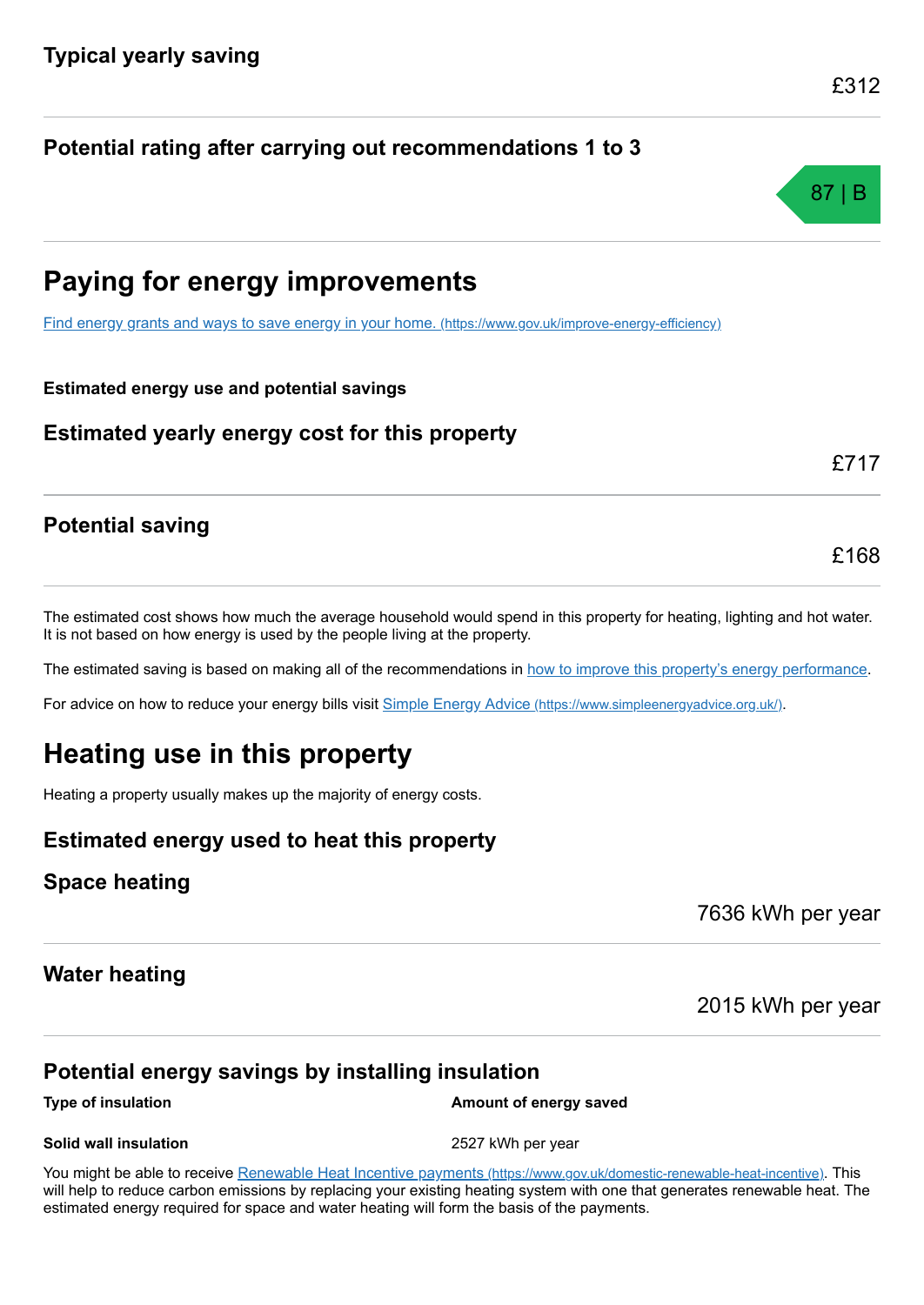#### **Contacting the assessor and accreditation scheme**

This EPC was created by a qualified energy assessor.

If you are unhappy about your property's energy assessment or certificate, you can complain to the assessor directly.

If you are still unhappy after contacting the assessor, you should contact the assessor's accreditation scheme.

Accreditation schemes are appointed by the government to ensure that assessors are qualified to carry out EPC assessments.

# **Assessor contact details**

## **Assessor's name**

Mark Taylor

# **Telephone**

01457 871845

## **Email**

[mark.taylor@bridgesestateagent.co.uk](mailto:mark.taylor@bridgesestateagent.co.uk)

# **Accreditation scheme contact details**

## **Accreditation scheme** Stroma Certification Ltd

## **Assessor ID**

STRO005145

## **Telephone**

0330 124 9660

#### **Email**

[certification@stroma.com](mailto:certification@stroma.com)

# **Assessment details**

## **Assessor's declaration**

No related party

# **Date of assessment**

31 March 2022